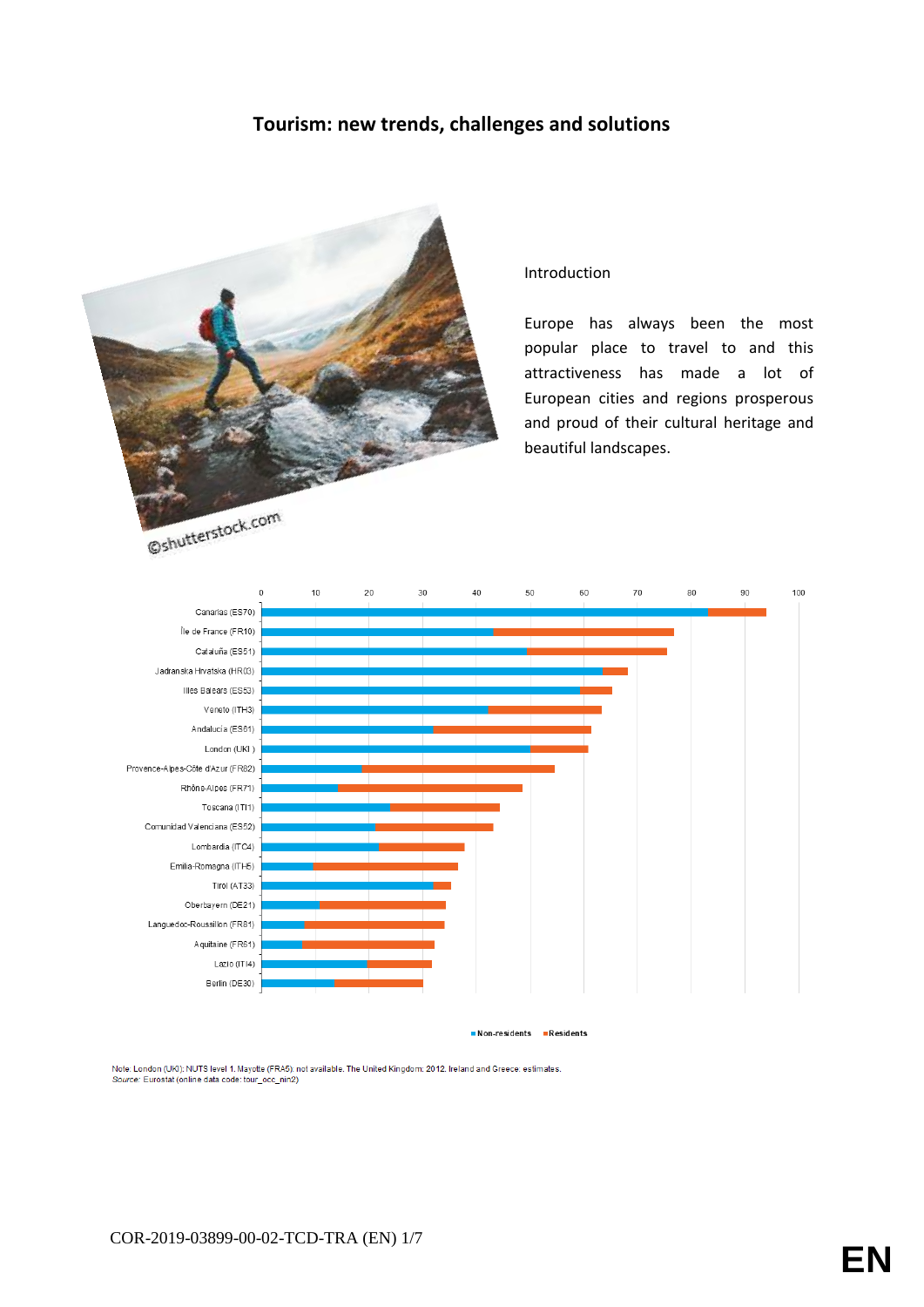Until very recently, every rise in the number of visitors was celebrated as a confirmation that Europe remains the world's No 1 tourism destination.



Trends in nights spent at EU-28 tourist accommodation establishments, EU-28,

Note: EU-28 aggregate estimated for the purpose of this publication, using the latest available data for the EU Member States, Because of methodological improvements for some Member States data from 2012 onwards are not entirely comparable with previous years (this can affect the estimation of the EU-28 aggregate).

Source: Eurostat (online data code: tour\_occ\_ninat)

eurostat

Today, tourism is one of the fastest growing industries globally. In the EU, it is responsible for about 10% of the GDP and 12 million work places across the Union. Created locally, often by small and medium enterprises, these jobs are vital for the well-being of many families and local communities.

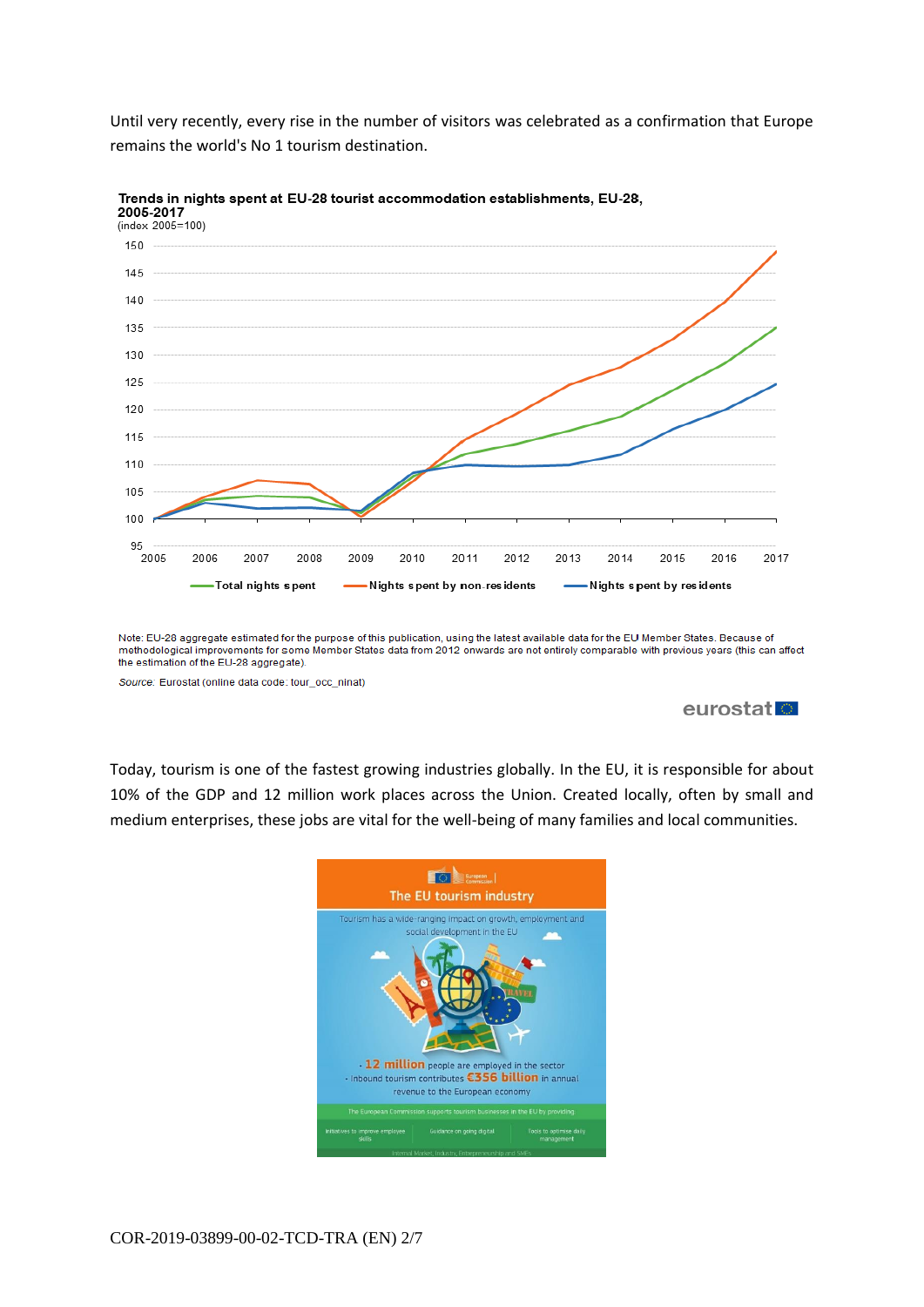Tourism also co-creates European identity, promotes EU values, products and services and contributes to international stability.



©shutterstock.com

In the recent few years, the new challenges have emerged. Growing affordability of travel – due mainly to a rapid expansion of low-cost carriers – coupled with the emergence of online platforms made travelling more democratic on one hand side and set the destinations under massive strain on another. After all, welcoming over half a billion tourists, most of them over the summer months, exerts significant pressure on local communities' infrastructure, resources and carrying capacity. This has

led some most popular European destinations to take measures to protect their landscapes, monuments and local population.

This debate will explore the issue of sustainability of tourism and its impact on local and regional communities. To set the scene, we invited an external guest coming from an international charity that works in partnership with businesses and governments so that tourism brings greater benefits for people and the environment. The European Commission, the Finnish Presidency, the CoR and the NECSTouR will also share their views. Finally, the regional government representatives will highlight their policy and



©shutterstock.com

practice examples inviting the NAT members to share their ideas, discuss problems and propose solutions how to deal with environmental and societal impacts caused by accommodation, activities and transport to and from the destination.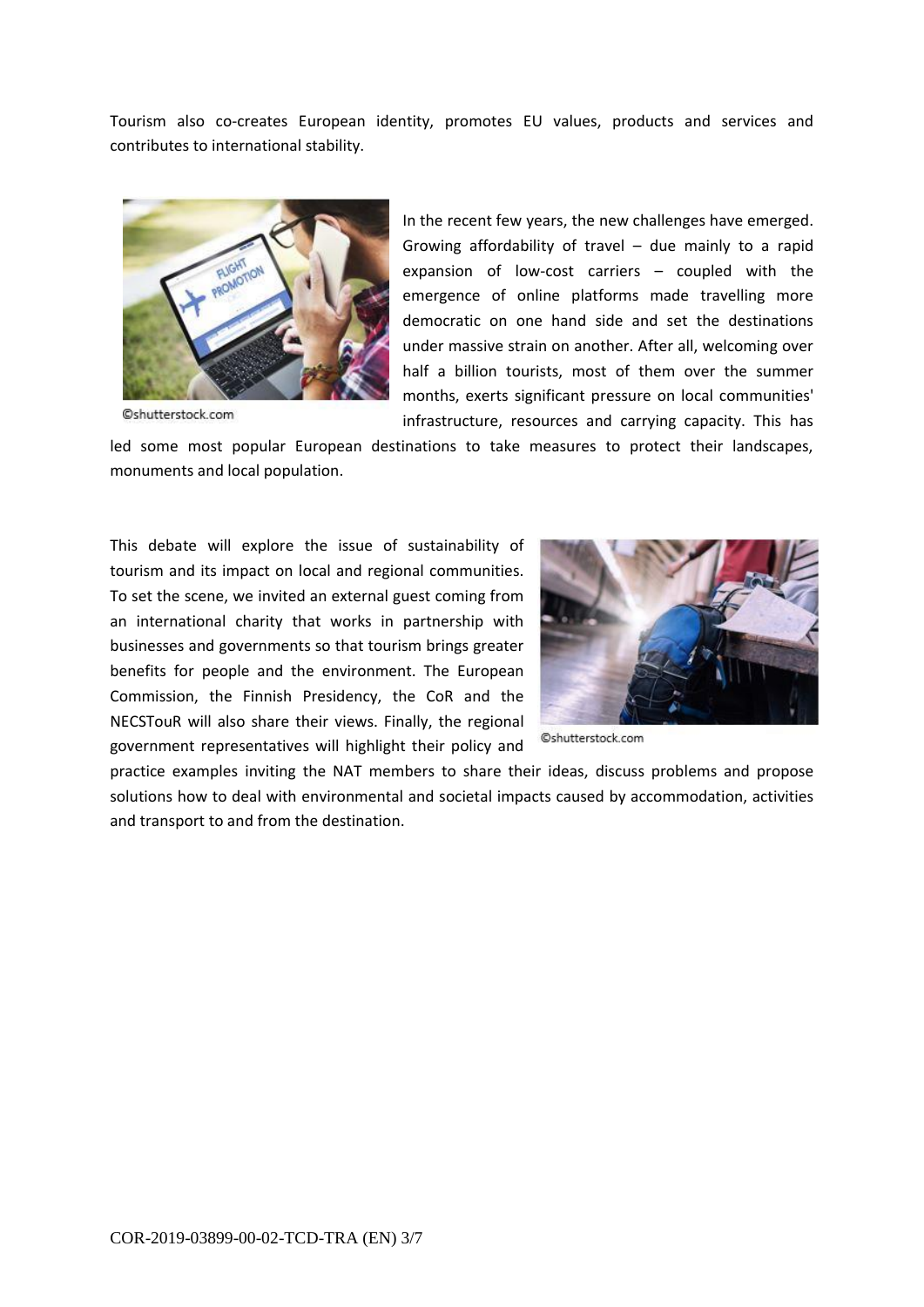# **APPENDIX 1 Strain on resources**

#### **Case of water**

Tourism needs and consumes huge quantities of freshwater to assure quality accommodation (toilets and showers, kitchens and laundry; swimming pools, spas and saunas; cooling; and the irrigation of gardens) and activities such as golf and skiing (where snowmaking is involved). Covering one hectare of a slope with artificial snow may



require up to 1 million litres of water; similar amounts are needed to maintain an 18-hole golf course in Southern Europe.

On average, a tourist consumes 3-4 times more water than a local resident, using between 100 and 200 litres per day, according to the European Environment Agency. This has implications for waterscarce destinations in the Mediterranean region. Overall 17% of the EU territory and 11% of its population is considered to be affected by water scarcity.

#### **Waste and littering:**

The European Environment Agency estimates that tourists produce 2 to 4 times (up to 14 times in Sardinia) more solid waste more than local residents do. This affects disproportionately small touristic islands with limited land mass to locate landfills and insufficient waste treatment infrastructure.



©shutterstock.com

Tourists are also responsible for littering walking trails, monuments and natural landscapes. The Commission estimates the cost across EU for coastal and beach cleaning at almost EUR 630 million per year.

#### **Sewage**

European shores are under threat because of the water pollution, affecting fauna and flora and posing a risk to human health. Untreated municipal sewage discharged directly to the sea, as well as sewage released by large cruise ships can severely affect the coast. Under the international law, untreated wastewater can be dumped 12 nautical miles offshore and treated sewage just three nautical miles leading to serious consequences especially in more popular and smaller basins.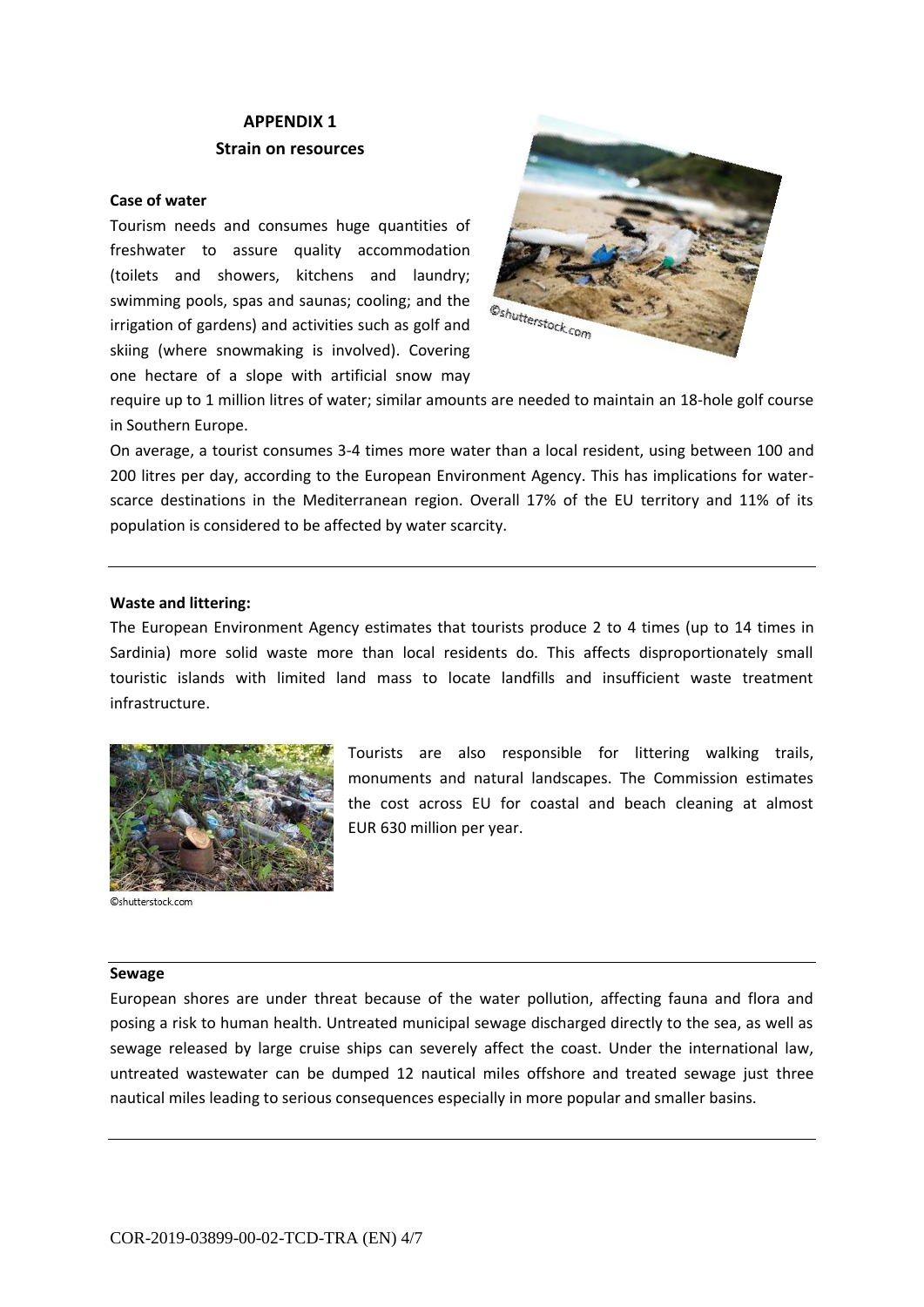## **Air pollution**

Tourists in Europe travel predominantly using modes of transport that generate a significant amount of CO<sup>2</sup> emissions: by plane and by car. In the past decade, growth was especially high in the low-cost segment and Europe is the region where low-cost airlines are the most active. In the EU, cars remain the main means of transport for 63% of all trips undertaken by EU residents in 2017. Locally, the percentages can be higher, as for instances in the Alps where cars are used for over 84% of holiday travel causing high carbon dioxide emissions and noise pollution.

This summer, it was also revealed that large cruise ships emit 10 times more cancer-causing gases in Europe than all of the continent's passenger vehicles combined. Barcelona, Palma Mallorca and Venice were the worst affected by sulphur dioxide emissions.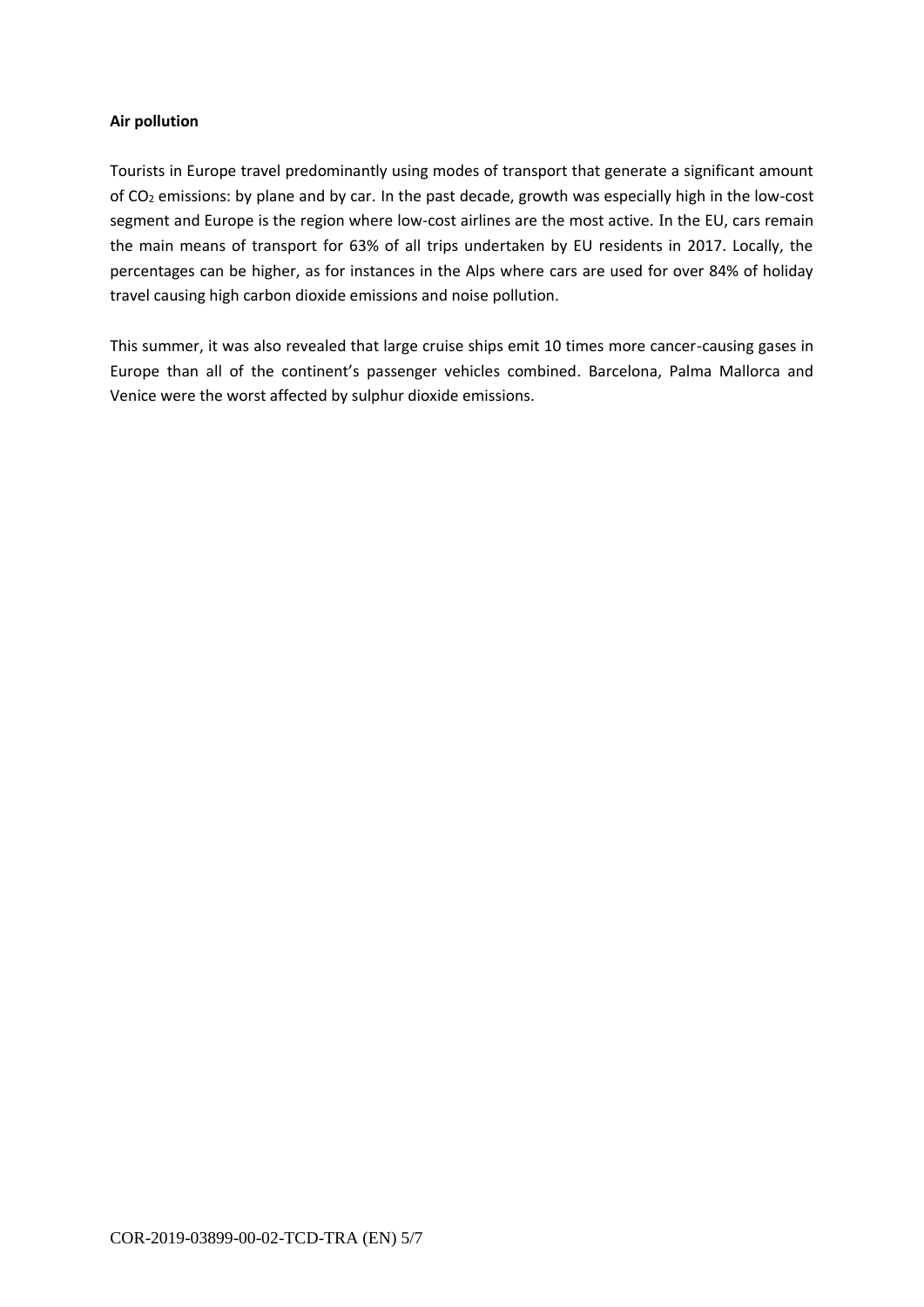### **APPENDIX 2**

## **Strain on destinations: overtourism in practice**

#### **VENICE**



### **Situation:**

- A city of 260 000 inhabitants, built on more than 100 small islands in a lagoon in the Adriatic Sea

- Due to tourism pressure city's population has halved over 30 years

- Of 20 million people who come to Venice each year, only half sleep there

©shutterstock.com

### **Policy solutions tested locally:**

- New tax on day-trippers
- Plans to relocate the city's cruise ship terminal

#### **BRUGES**



## **Situation:**

- A city of 118 000 inhabitants visited last year by
- 8.3 million visitors
- 6 million spent an average 3 hours in the city

©shutterstock.com

#### **Policy solutions tested locally:**

- a cap of 2 ships at a time for cruisers docked in the city's port (down from 5)
- cruise ship companies asked to dock during weekdays instead of over the weekend
- advertising campaigns in Brussels and Paris revoked to decrease the number of day-trippers
- ban on new hotels and prohibition to rent houses in the historic city centre as holiday homes.